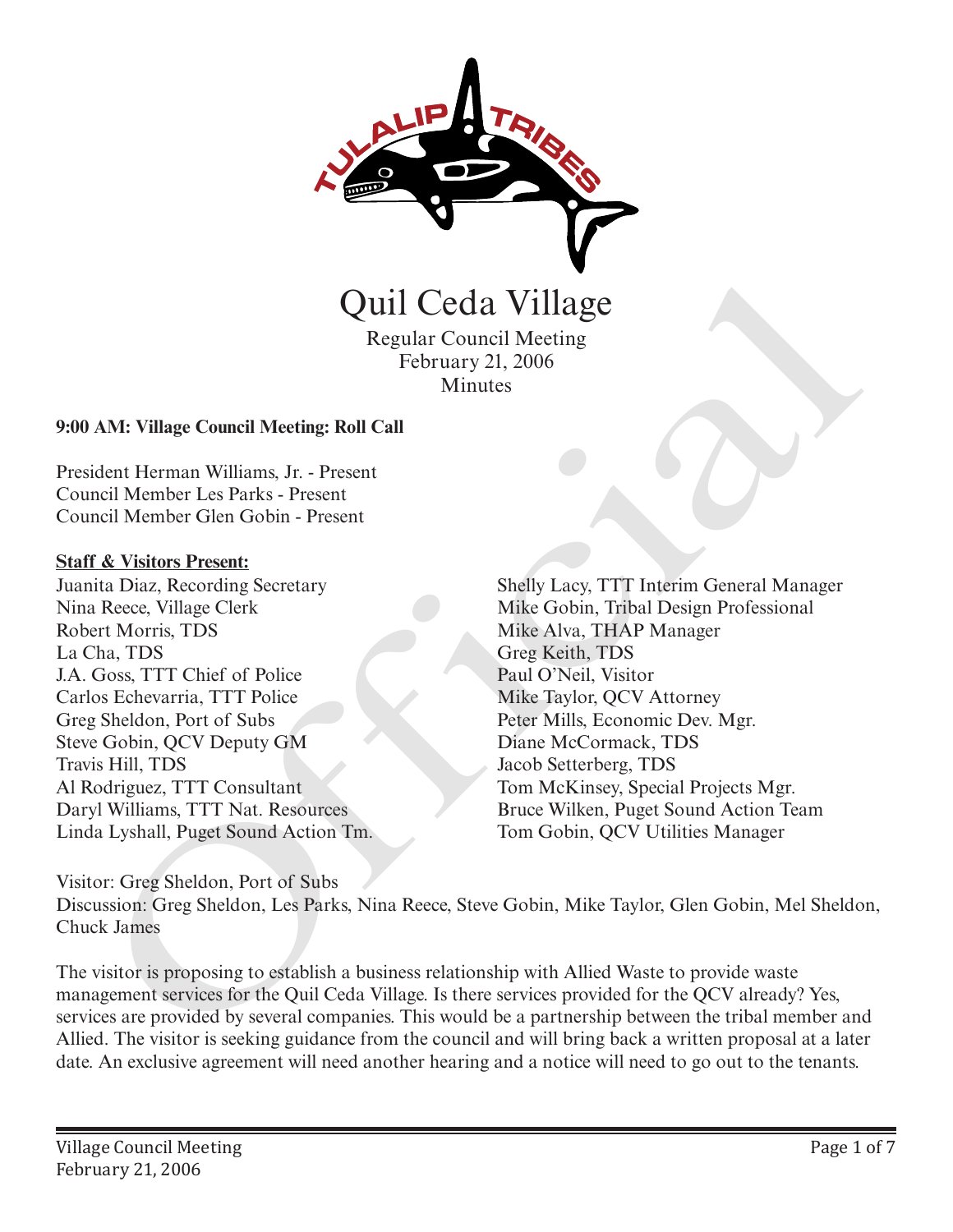Visitor: Paul O'Neil, Free Trade Zone

Proposal to use Boom City for 90 days. Mr. O'Neil is here to ask that the Council consider the idea of a foreign trade zone within the Village. A hand-out was given to those present. Discussion: Paul O'Neal, Glen Gobin, Les Parks, Steve Gobin, Chuck James, Mel Sheldon, Mac McKinsey,

The visitor is requesting to work with staff to start a 90 day trial run of this proposal to be located within the Boom City site. Can we expect to get  $100\%$  volume? 18 companies are proposed in the packet. The revenue stream appears very promising but the truck traffic could become an issue. Staff may need to explore other options. What industries from U.S. and Canada will we benefit from this? The small manufactures will most benefit, and also Canadian and lower B.C. manufactures? There is another site by the TERO that may not impact the traffic flow. Council thanks the visitor for the information given on the free trade zone industry. The project will incur expenses and will need to be discussed. The visitor will need to work with staff and then will need to be presented to Council at a later date. The visitor will bring the requested information to the Business Committee. In the Hoom Uny site. Can we espect to get 100% wouther 18 companies are proposed in the place<br>tree-me stream appears very promising but the truck traffic could become an issue. Staff may need<br>plote other options. What ind

Visitors: PowerPoint Presentation from Puget Sound Action Team

Discussion: Bruce Wilken, Daryl Williams, Peter Mills, Les Parks PowerPoint presentation given on how to develop a low impact program.

1) Approval of agenda for regular Village Council Meeting of February 21, 2006. **Motion made by Les Parks to approve the agenda for February 21, 2006 with the amendments as added; Visitor-Port of Subs/Greg Sheldon, additions from the Economic Development-Handouts given.**  Seconded Questions: 2 For 0 Against Motion carried

2) Approval of minutes for regular Village Council Meeting of January 18, 2006. **Motion made by Les Parks as to approve the regular Village Council Meeting of January 18, 2006 as corrected.**  Seconded Questions: 2 For 0 Against Motion carried

# **Tulalip Tribes Police**

3) February Monthly Report for the Village Discussion: Chief Jay Goss, Glen Gobin, Carlos Echevarria

There were 240 incidents reported for Quil Ceda Village. A hand out was given. The report given for next month will look different. Sunday is the biggest day for incidents. The highest volume day for shopping is on Sunday.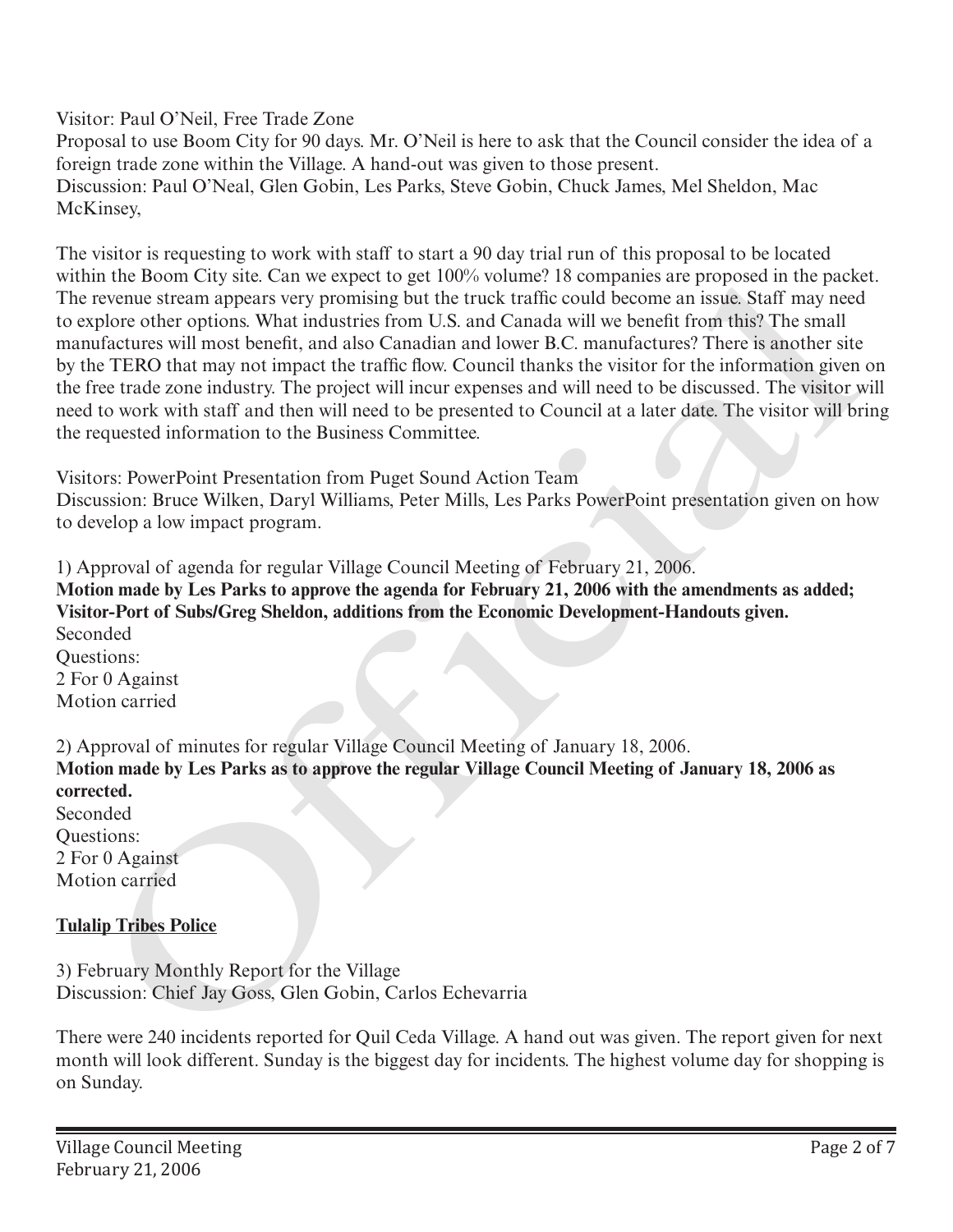# **Quil Ceda Village Governmental Affairs**

4) Out of State Travel Request for Tracie Stevens Discussion: Steve Gobin

Staff is going as a representative for The Tulalip Tribes and delegate for the NIGA.

**Motion made by Glen Gobin to approve the travel for Tracie Stevens to attend the NIGA 2006 Trade show and Convention in Albuquerque, NM April 2-5, 2006 at an estimated cost of \$1,924.25 to come from the Governmental Affairs. Seconded**

**Ouestions** 2 For 0 Against Motion carried

# **Quil Ceda Village Utilities**

5) Discussion: Wetland Waterline Route Discussion: Tom Gobin, Les Parks, Mel Sheldon, Steve Gobin

Staff is further researching a route for the wetland waterline. First route would tie into the MBR plant. Routes, budgeting and contract will be brought back. Staff is requesting to waive the bid process for the liquid oxygen project. The bid is an addition for the electrical work. There is money appropriated for this project. A resolution will be brought back to the next village meeting. What is the time frame? The delivery will take 4-6 weeks, and then the electrical can take place. Are we on a timeline for the wetland project? There is further discussion needed on the amount of water used and how we will need to invest. Staff recommends that this starts this year. The oxygen project will reduce sludge retention and extend the life of the MBR membranes. on mande by Geth Golom to approve the reasted to Trace Stevens to attend the NIVA 2006<br>Convention in Albuquerque, NM April 2-5, 2006 at an estimated cost of \$1,924.25 to come from the<br>runnental Affairs. Seconded<br>tions<br>tion

# **Quil Ceda Village Administration**

6) Out of State Travel Request for Juanita Diaz Tabled

7) Restaurant Privilege Tax: Port of Subs Balance of Tax Tribal Member Business vs. Non-Member Business Discussion: Mike Taylor, Nina Reece, Glen Gobin, Les Parks, Steve Gobin, Herman Williams Jr., Chuck James,

This has been brought to the Village Council before. The disadvantage is that some of the tribal businesses may suffer if they are located near non-tribal businesses that do not collect the tax from tribal members. Staff is requesting solutions from council. Staff recommends that the tax is imposed across the board and tribal members are given a tax break. How will this affect our taxes now? This should not have an impact on us. This will be brought up at General Council. It is not the intentions to get sales tax from our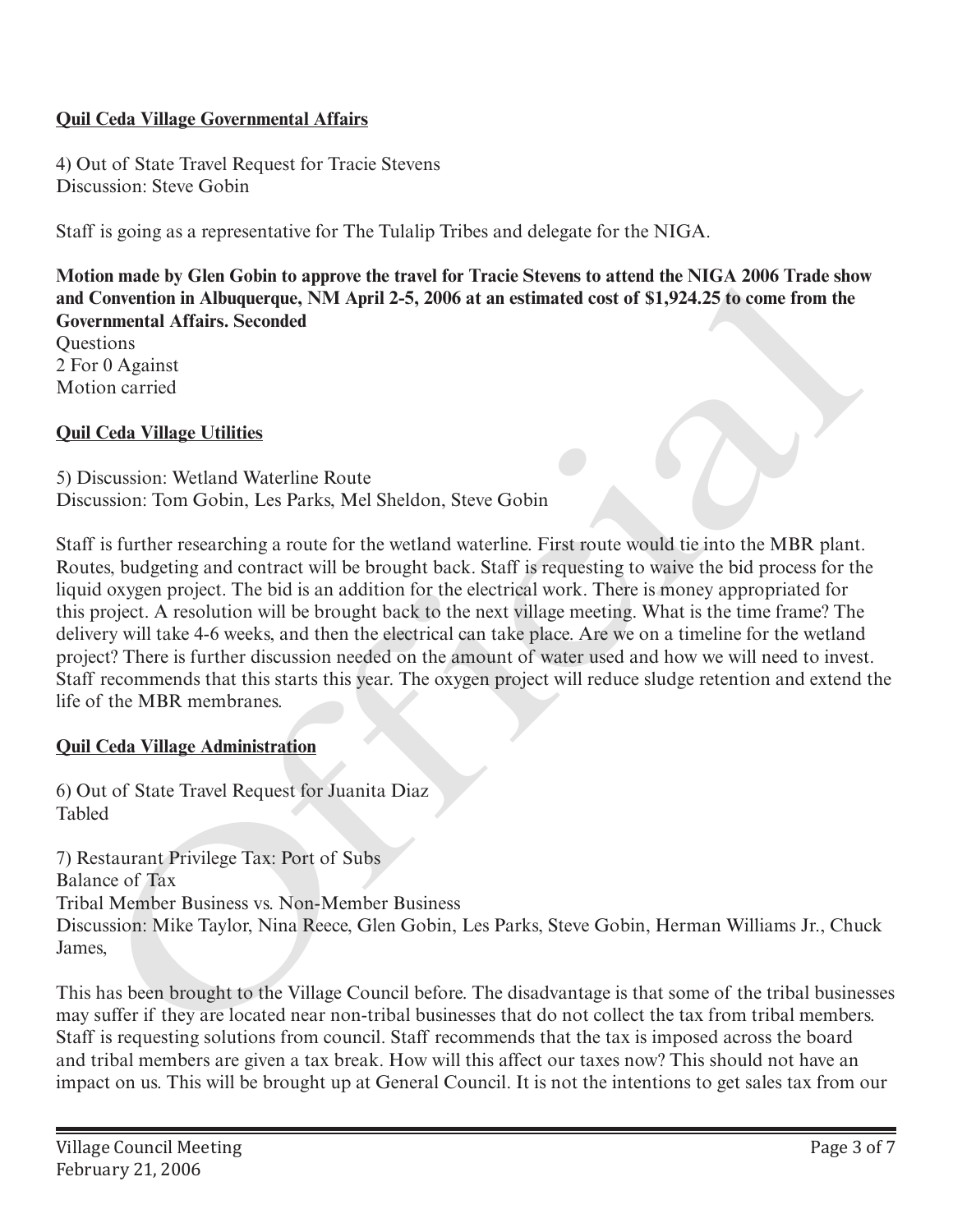membership on other items. The taxes go back to the Village. The tax needs to be levied. The tax could be a smaller percentage. Council recommends that this further needs discussion. Council recommends that the tax stays as is. Staff would like further explanation of why the non-tribal businesses are exempt from the tax. It is due to the ordinance language. The ordinance can be amended to include non-tribal businesses. All of the restaurants will need to start dealing with Quil Ceda Village as a municipality and that a tax will need to be paid. Do the other restaurants have to pay a restaurant tax? It is paid to the state, it is a sales tax. The Council would like to stay the course. Keep the tax as is. Council would like the legal department to bring back a way to balance this tax regarding tribal vs. non-tribal businesses. Exercising your sovereignty is a part of the on-going development of tribes. Taxation is a part of that. The Council can soften this burden by making it come to the tribe and not allow the tax to leave the Reservation. The power to tax is an inherent right. The basis on which the Internal Revenue Service used to grant the political sub-division of Quil Ceda Village is the power to tax. department to form go nock away to natance this tax regarding trinal vs. non-trinal businesses. Exercising<br>your sovereignty is a part of the on-going development of tribas. Taxinon is a part of that. The Counce<br>The power t

8) QCV Resolution 2006-0010

Transfer of funds from the Cigarette Tax Revenue to the Quil Ceda Village General Fund Money Market Account.

Discussion: Steve Gobin,

This would move the money into an account that would be interest bearing. Is there a change in interest rates? This is funding our budget for use.

# **Motion made by Glen Gobin to approve Resolution #2006-010 to transfer funds from the Cigarette Tax Revenue to the Quil Ceda Village General Fund Money Market account.**

Seconded Questions: 2 For 0 Against Motion carried

9) QCV Resolution 2006-0011 Discussion: Steve Gobin, Les Parks

Staff is adopting the BOD format for directives and should these be sent out with Government. They should go out to the staff only.

**Motion made by Les Parks to approve Resolution 2006-011 to adopt the BOD format to create directives for Quil Ceda Village and to distribute to staff use only.**

Seconded Questions: 2 For 0 Against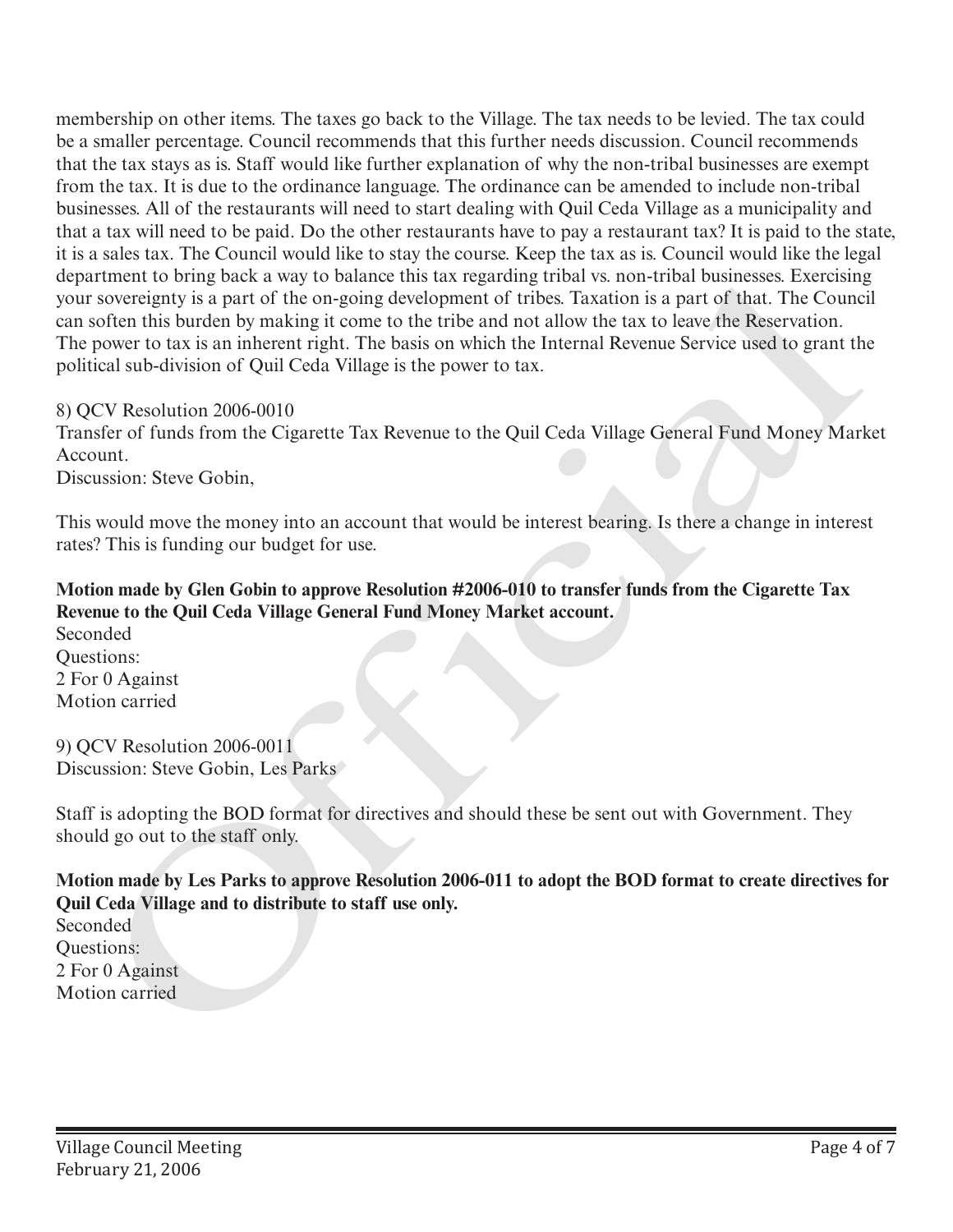## 10) McKinstry Service annual HVAC Contract **Motion made by Glen Gobin to approve the contract with McKinstry HVAC service at an amount not to exceed \$8,217.00.**  Seconded Questions: 2 For 0 Against Motion carried

11) Solid Waste Non-Exclusive Franchise Ordinance 13.02.1 Discussion: Mike Taylor

This is available for the Village council to adopt for the non exclusive contract for Chelsea Mall, with a 6% tax gross with Rabanco contract. If this adopted our intent is to approach all of the other vendors. A resolution is needed. iolid Waste Non-Exclusive Franchise Ordinance 13.02.1<br>
sission: Mike Taylor<br>
is available for the Willage council to adopt for the non exclusive contract for Chelsea Mall, with<br>
ax grans with Rahanco contract. If this adop

#### **Motion made by Glen Gobin to adopt the Solid Waste Non-Exclusive Franchise Ordinance 13.02.0** Seconded

Questions: Would this be annually? Yes 2 For 0 Against Motion carried

# **Quil Ceda Village Economic Development**

12) FYI: TTT Resolutions

A. Attended the ULI Conference February 16-17, 2006 in Beverly Hills, CA At an estimated cost of \$1,766.99 to come from QCV Economic Development travel budget.

Discussion:

**Motion made by Les Parks to ratify the travel for Patti Gobin and Debbie Posey for attending the ULI Conference in Beverly Hills, CA at an estimated cost of \$1,766.99**

Seconded Questions

2 For 0 Against

13) Out of Country travel request for Mike Gobin Discussion: Les Parks, Mike Gobin

The MJHS has a contract with Kelly Moses to create a totem pole. The project will help the tribal design professional better understand the process of carving a pole.

**Motion made by Les Parks to approve the travel for Mike Gobin to attend the MJHS Story Pole project in Duncan, BC to review totem pole carving process in the amount of \$768.08 to come from the tribal design professional budget.**

Seconded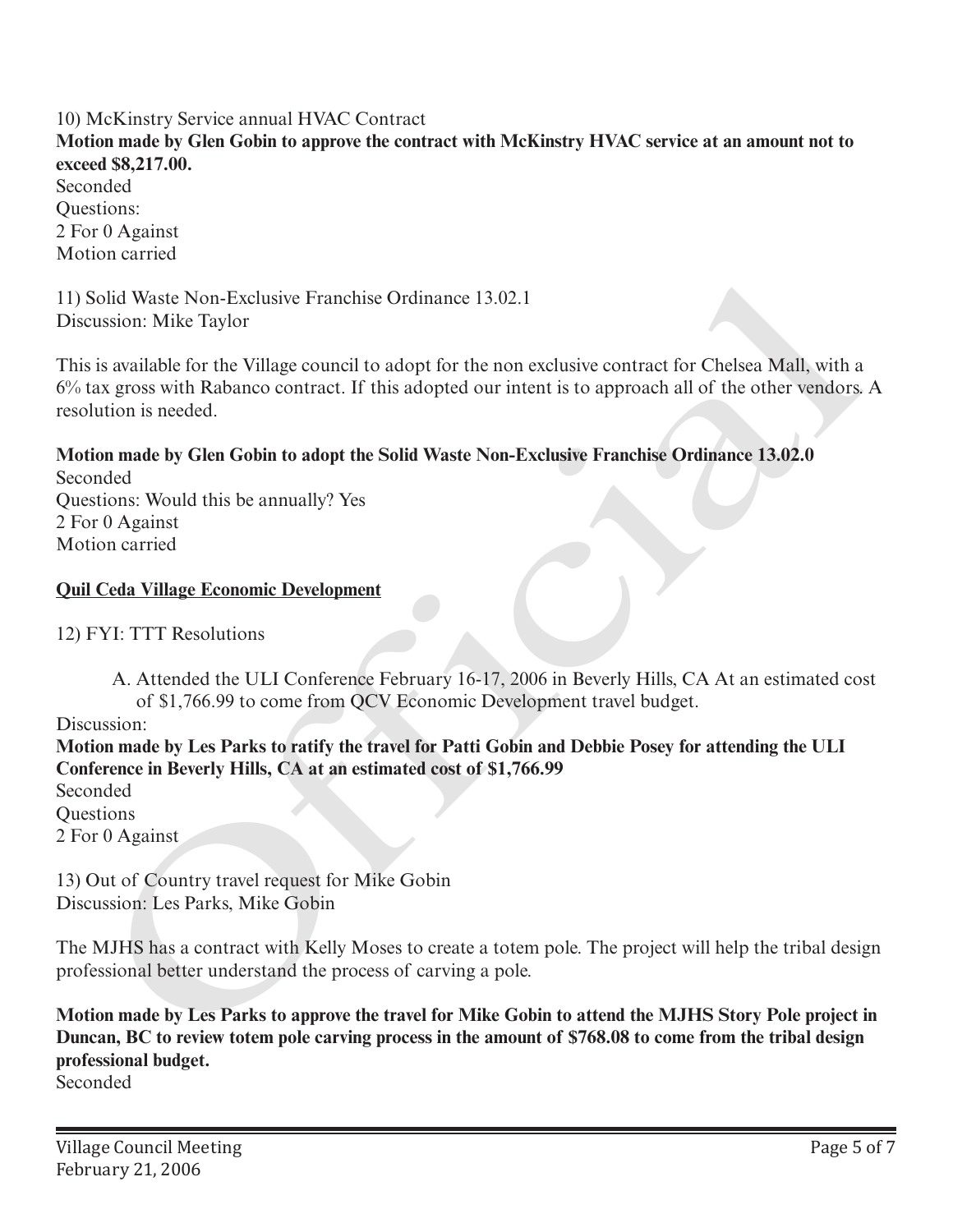Questions: Why do we have to travel up there to understand the process? Can we get a better understanding here? Yes. The tribal design professional would be a representative for Tulalip Tribes. The tribal design professional could help with the story line. 2 For 0 Against Motion carried

# **Quil Ceda Village Special Projects**

14) Out of State Travel request for Tom McKinsey **Motion made by Glen Gobin to approve travel for Tom McKinsey to attend training in Sitka, AK.** Seconded Questions: 2 For 0 Against Motion carried

# **Tulalip Data Services Department**

15) Relocation of Tulalip Data Services Discussion: Steve Gobin, Greg Keith, Les Parks, Mike Alva, Chuck James, Mel Sheldon

Three options were given for the move. A handout was given to Council for review with the proposal for the new site. Option 1: The most logical choice would be to move by the MBR plant. Option 2: The site next to the old Beda?chelh office. There will not be enough space to house staff and the construction of the museum. There are two major archaeological areas that can not be built on. Could they move to the Ace Wester site? Option 3: The servers provided for the tribe are here at the site and would have to reestablished. This is where the biggest expense would come from. Are these the options for a permanent site? Option #1 could be permanent. The Cultural Resource building will move into the collection facility. The collection facility could be built first. The phases of the museum took time to coordinate and the money is also needed. Staff has tried to move for the last three years. All of the telecommunications for the tribe is located in this office. Council would like to see a permanent spot found for this department, Option one. Let's make efficient and economic use of this move. The cost to move this department should not be associated with the museum project. The department was located there temporarily. The cost is associated with a permanent move. The treasurer will need to work on the tribal budget. The museum project needs to proceed in a timely manner. Council is concerned about the cost proposal. Moving the current modulars could shut down the current tribal IS systems while the system is shut down and the move occurs. There is some unused funding in the allocation plan. Location is very important to the TDS department. The department will need at least six months to coordinate the location of the fiber nodes technology to the new location with Verizon. The wages included in proposal three include staff wages. This is for overtime. Staff will have to work long hours to move the technology between sites. Additional staff will come on board as the tribe grows along with the new technology that will be needed to run the Tribal Data Services. What type of back up is out there right now? If the current building burned down, what would happen? Are we out of business? No, currently everything is backed up now and servers are located within tribal facilities. Many services can be transferred to those servers but some services would be affected. The services would end up being isolated from other users who maybe away from those areas Dut of State Travel request for Tom McKinsey<br>on **made by Glen Gobin to approve travel for Tom McKinsey to attend training in Sitka, AK.**<br>
model<br>
model<br>
model<br>
model<br>
model<br>
model<br>
model<br>
model<br>
model<br>
model<br>
model<br>
contine